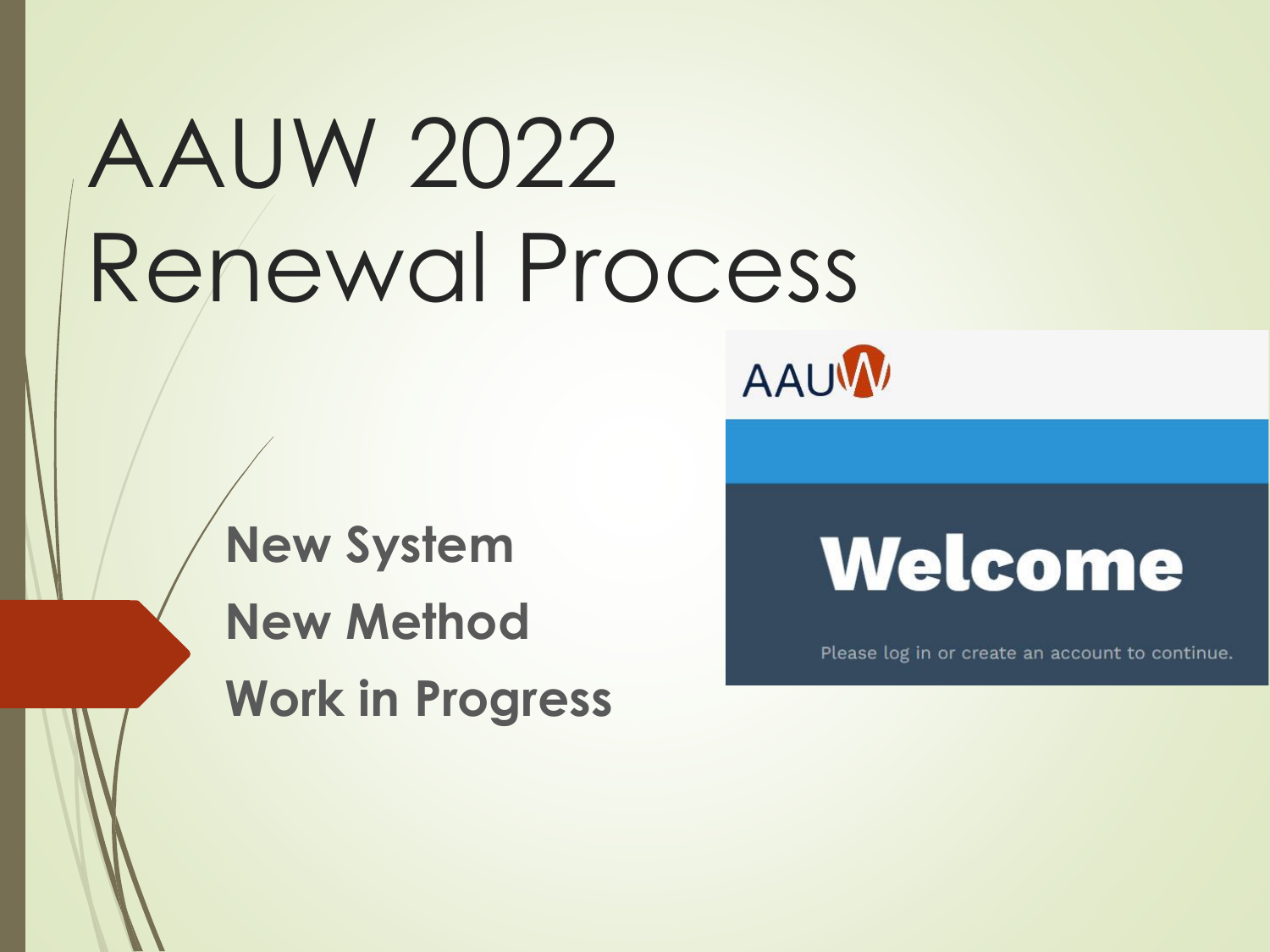## **In order to get started, use the website - my.aauw.org**

**If you don't have an account click Forgot your password?**

**-- This is located under LOG IN**

| below.                                          | First time logging in? Click "Forgot your password?" link |
|-------------------------------------------------|-----------------------------------------------------------|
| Need help?                                      |                                                           |
| Log In                                          |                                                           |
| Email                                           |                                                           |
| $\Box$                                          |                                                           |
| Password                                        |                                                           |
| $\mathbf{a}_{k}$                                |                                                           |
|                                                 | <b>LOG IN</b>                                             |
| Forgot your password?<br>Don't have an account? |                                                           |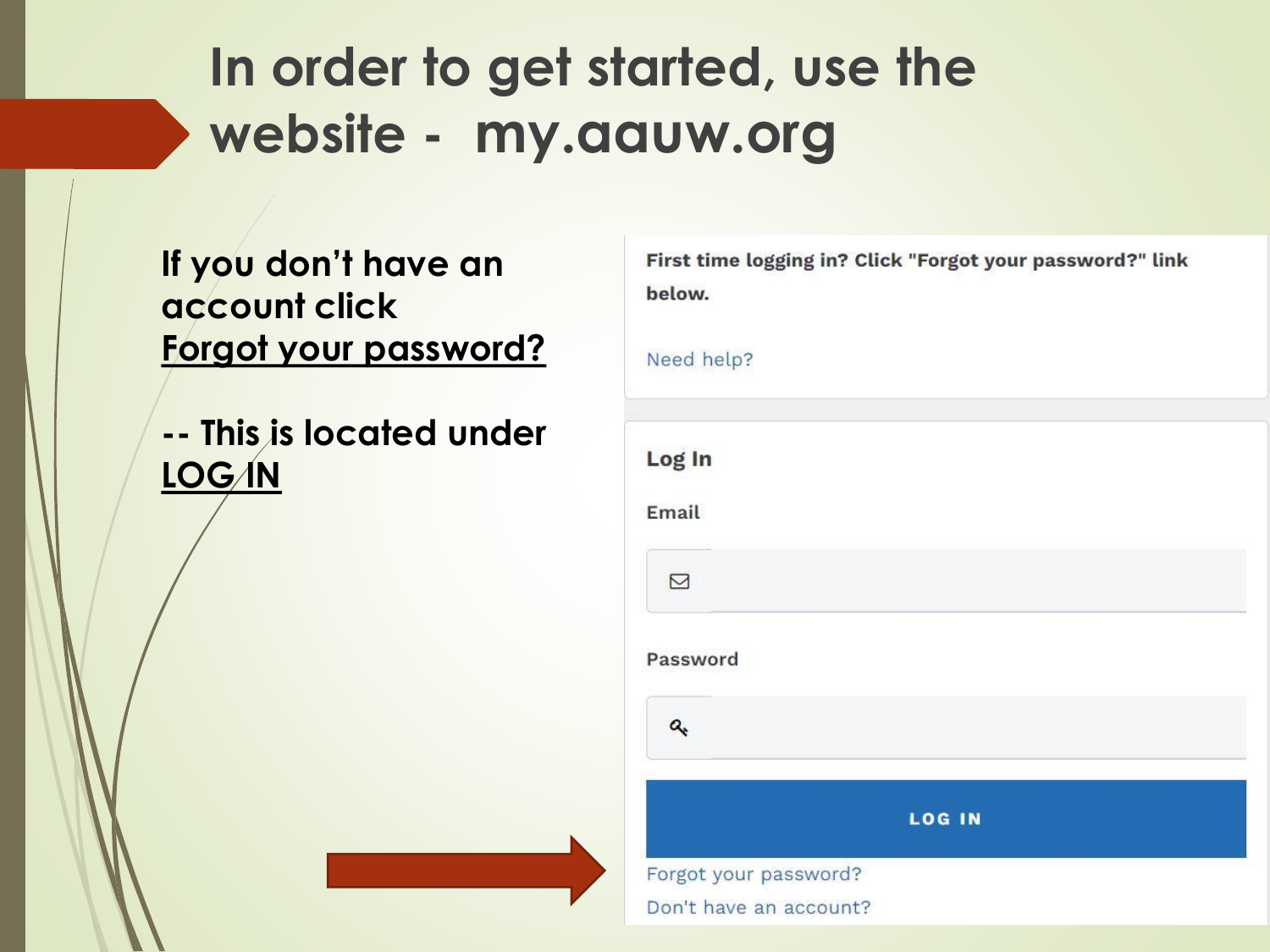## **This is how to initiate the password reset**

- **Enter your email address**
- **Click the RESET YOUR PASSWORD button**
- **This will result in an email being sent to you with instructions**
- **If you don't receive an email within five minutes please contact [membership@aauwpt.org](mailto:membership@aauwpt.org)**

First time logging in? Click "Forgot your password?" link below.

Need help?

### **Reset Your Password**

Enter your email address, then click RESET YOUR PASSWORD. For help, please contact connect@aauw.org.

**Email** 

 $\nabla$ 

**RESET YOUR PASSWORD** 

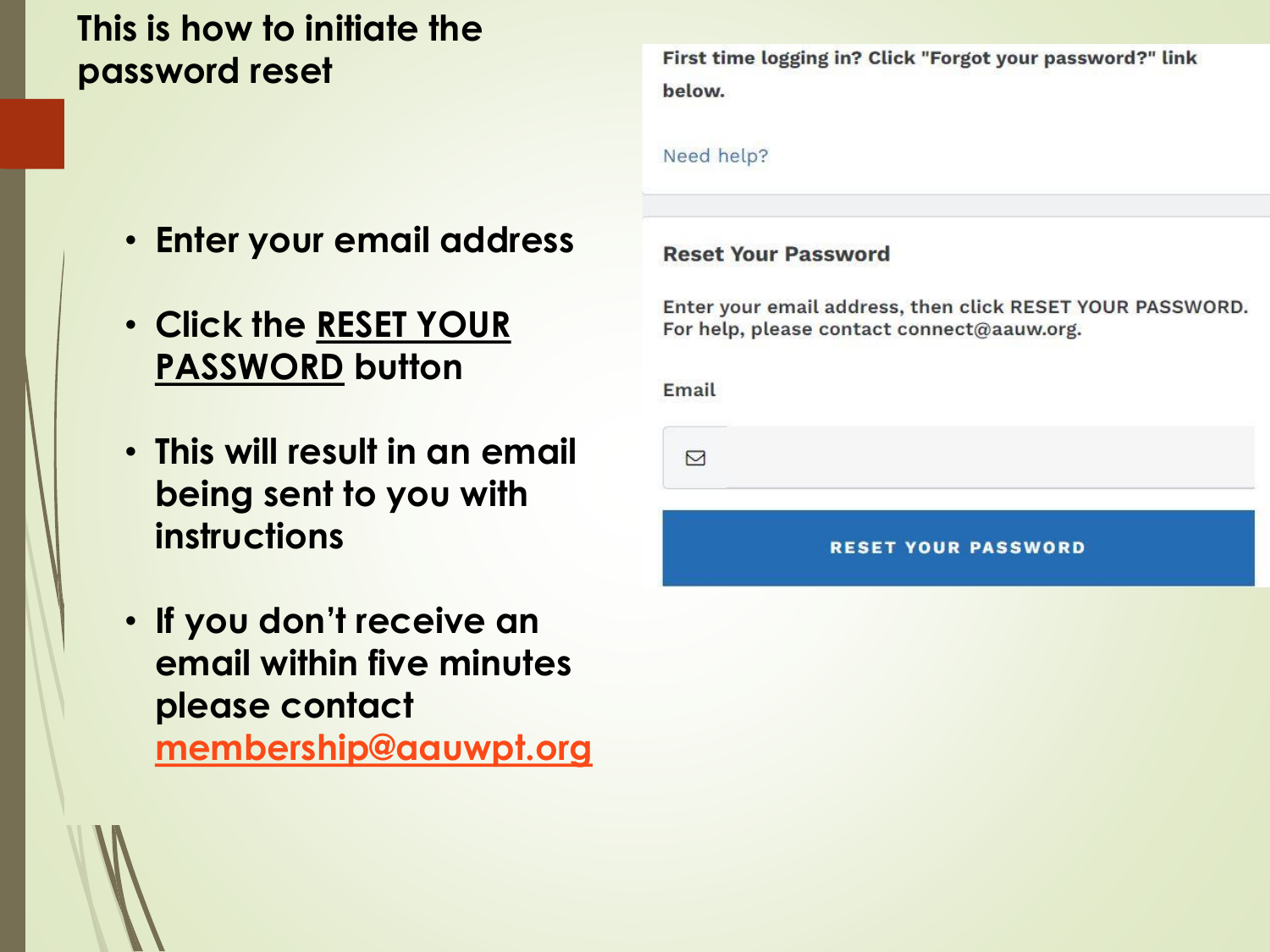## **You will receive an email from American Association of University Women**

- **Click the link Reset My Password**
- **This will direct you to a typical password reset screen**

Date: April 6, 2022 at 2:01:35 PM PDT To: sfreemanheit@yahoo.com **Subject: AAUW Password Reset Requested** 

We received your request to reset your AAUW password.

Click the link below to reset your password or copy and paste it into your web browser.

### **Reset My Password**

If you did not make this request, please ignore this message.

For assistance, email connect@aauw.org or call 800.326.2289, weekdays, 10-5pm, ET.

Thank you, **AAUW Support Team**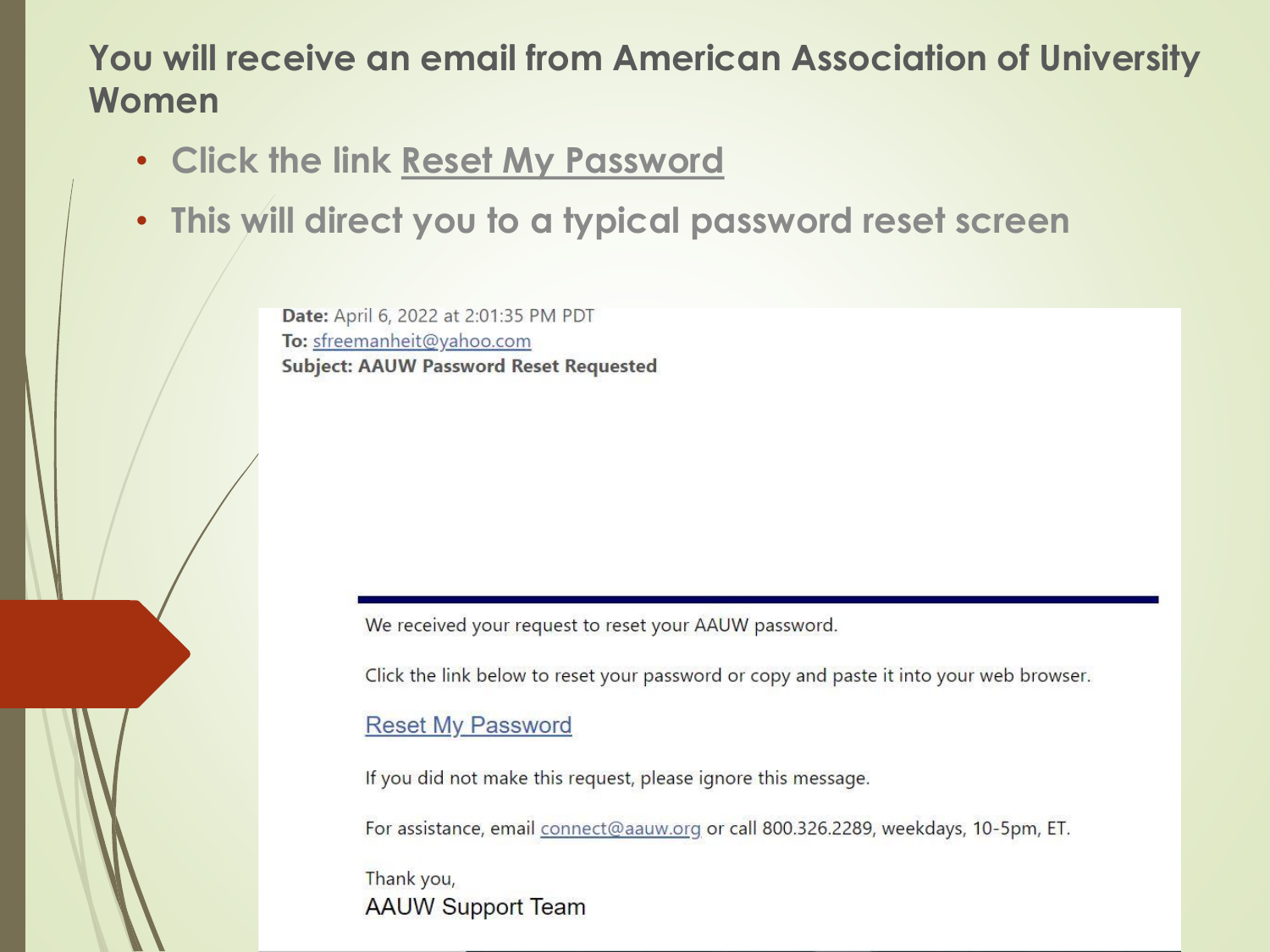• Once you have reset your password you will be logged into Community Hub Personal Snapshot

- Use your email address and new password to log into Community Hub for your personal information at any time
- Use Community Hub to renew
- You will see your Personal Snapshot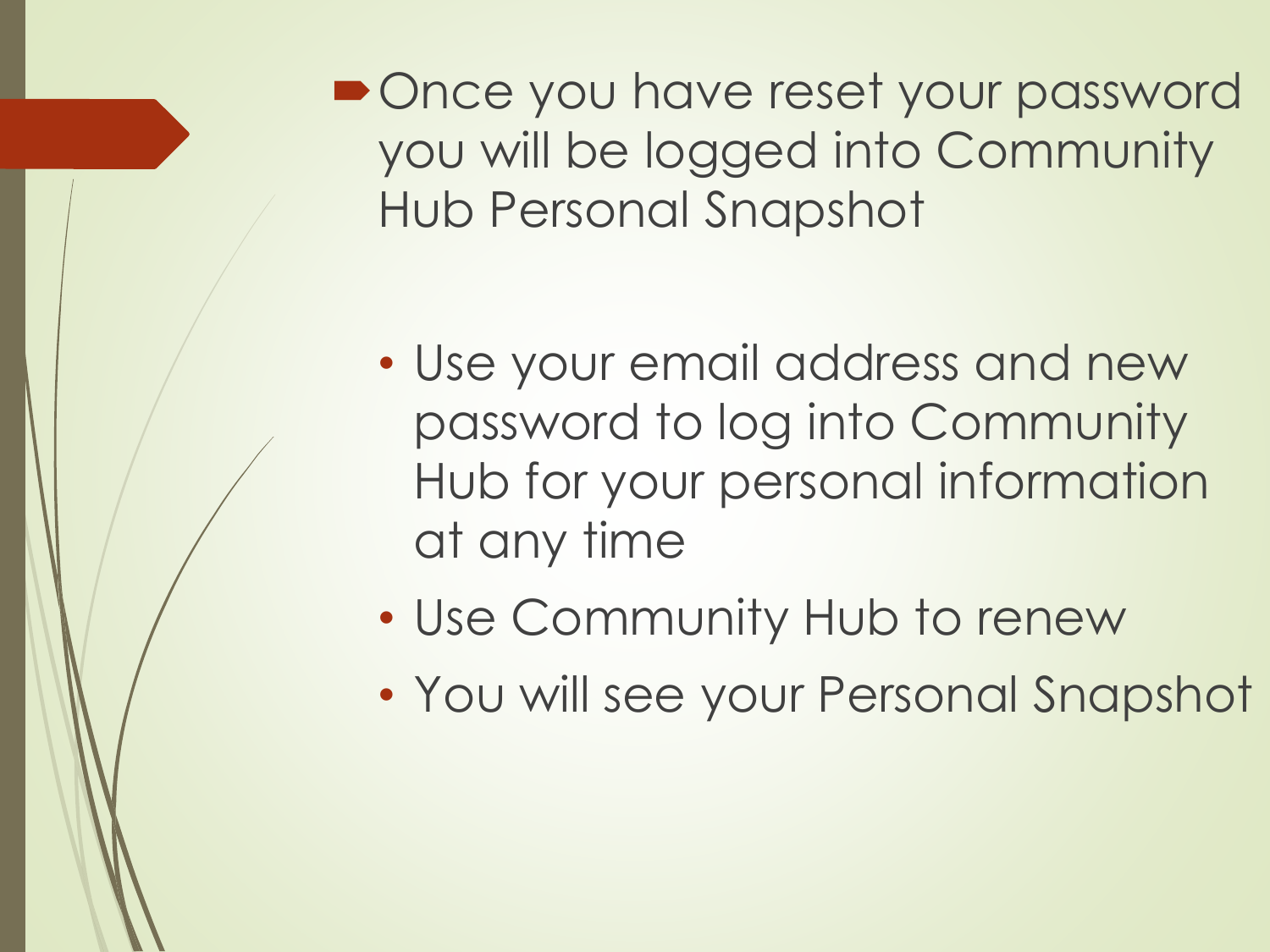## AAUW Community Hub = **my.aauw.org**

| Email |                    |
|-------|--------------------|
| ☑     | suesmith@gmail.com |
| a.    |                    |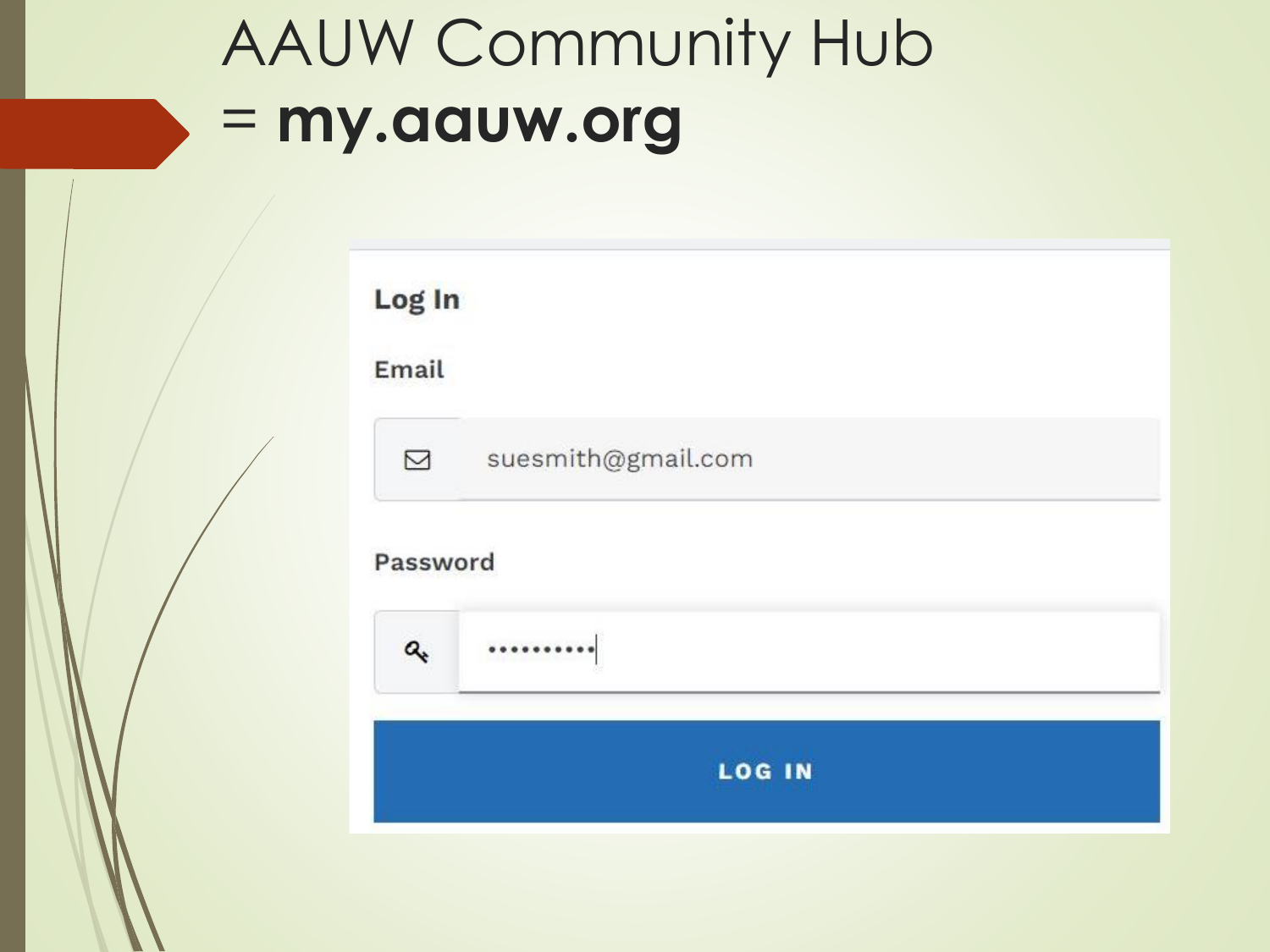# **Personal Snapshot**

View your latest notifications and snapshots of your profile.

### Personal Snapshot

My Profile

My Contact Information

My Username & Password

My Preferences

My Education

My Memberships

## Personal Summary of your personal contact information. 5356186 **AAUW Id** Sara Freeman **Full Name Account Phone**

Sara Freeman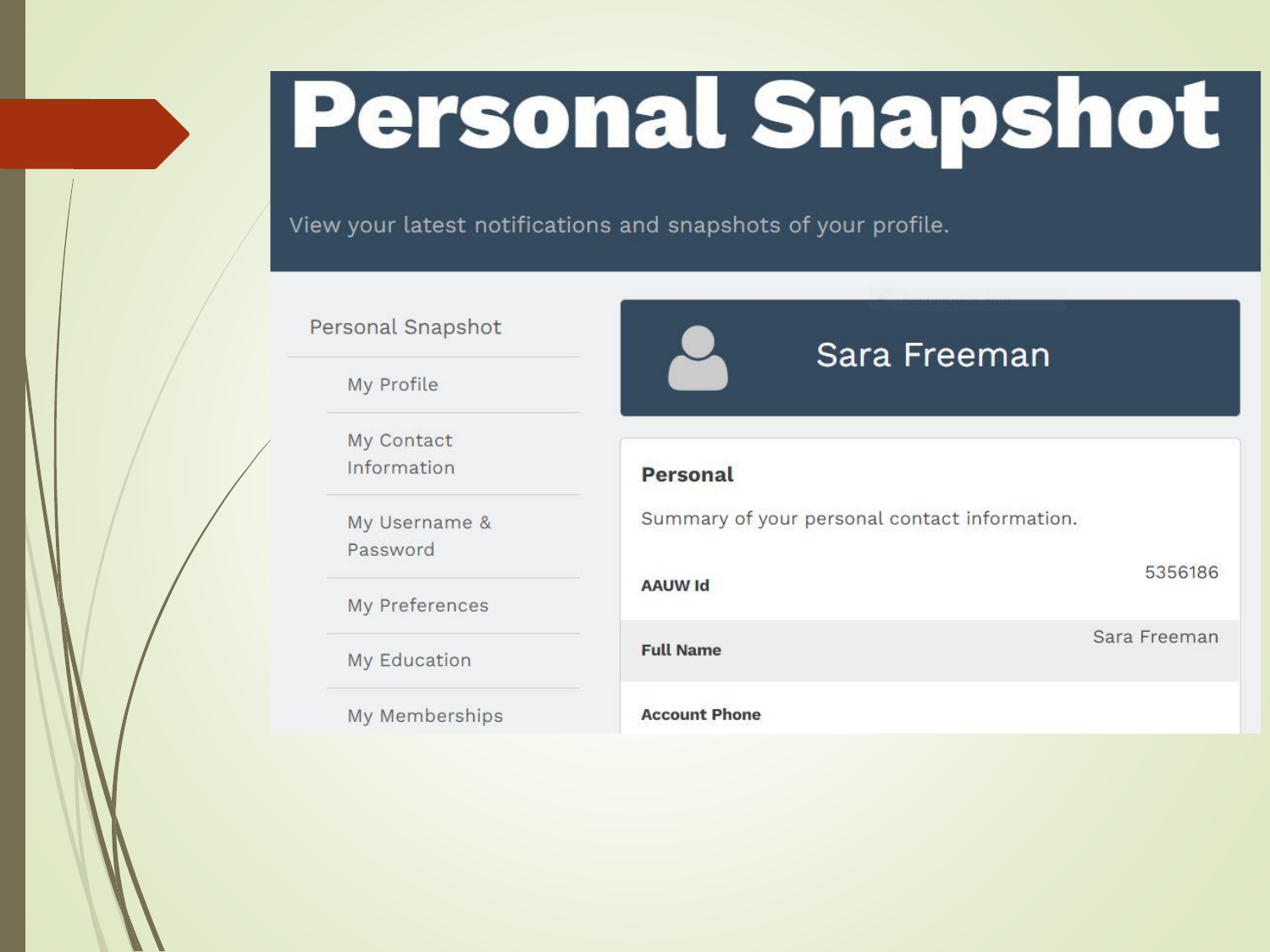**Once you click on RENEW, then your My Profile information will be displayed**

- **There are many links on the left of your Personal Snapshot if you wish to view and edit your information**
- **On the Personal Snapshot screen, scroll down until you see the RENEW button**
- **Click the RENEW button**
- **Click the Next button when ready to move on**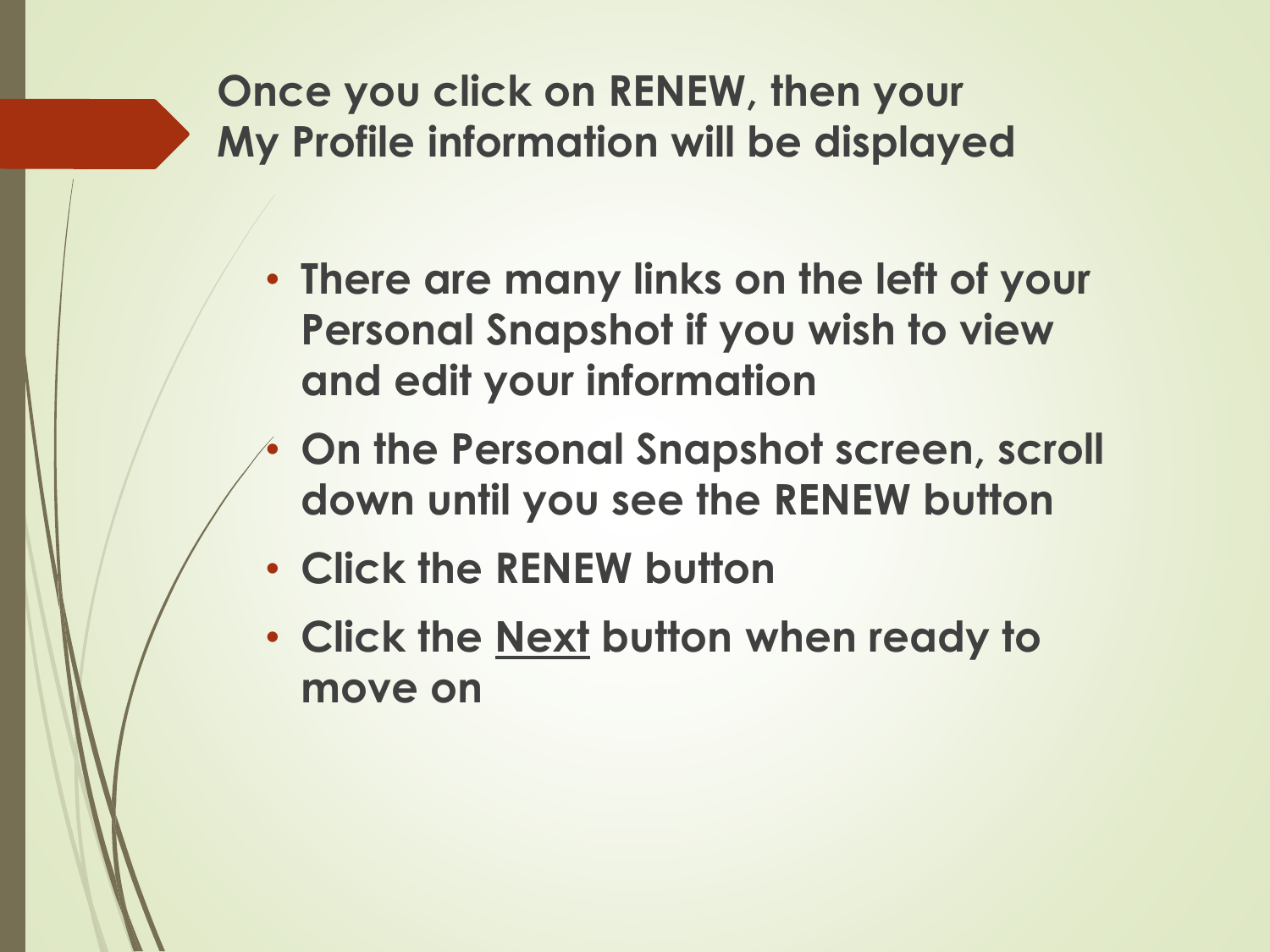## **Personal Snapshot**

View your latest notifications and snapshots of your profile.

|  | Personal Snapshot         |                                                          | Sara Freeman                        |            |  |
|--|---------------------------|----------------------------------------------------------|-------------------------------------|------------|--|
|  | My Profile                |                                                          |                                     |            |  |
|  | My Contact<br>Information | Personal                                                 |                                     |            |  |
|  | My Username &<br>Password | Summary of your personal contact information.<br>5356186 |                                     |            |  |
|  | My Preferences            | <b>AAUW Id</b>                                           |                                     |            |  |
|  | My Education              | <b>Full Name</b>                                         | Sara Freeman                        |            |  |
|  | My Memberships            | <b>Account Phone</b>                                     | <b>Membership</b>                   |            |  |
|  |                           |                                                          | Summary of your current membership. |            |  |
|  |                           |                                                          | <b>Member</b>                       | Yes        |  |
|  |                           |                                                          | <b>Member Type</b>                  | National   |  |
|  |                           |                                                          | Join On                             | 10/15/2018 |  |
|  |                           |                                                          | <b>Member Thru</b>                  | 6/30/2022  |  |
|  |                           |                                                          | <b>RENEW</b>                        |            |  |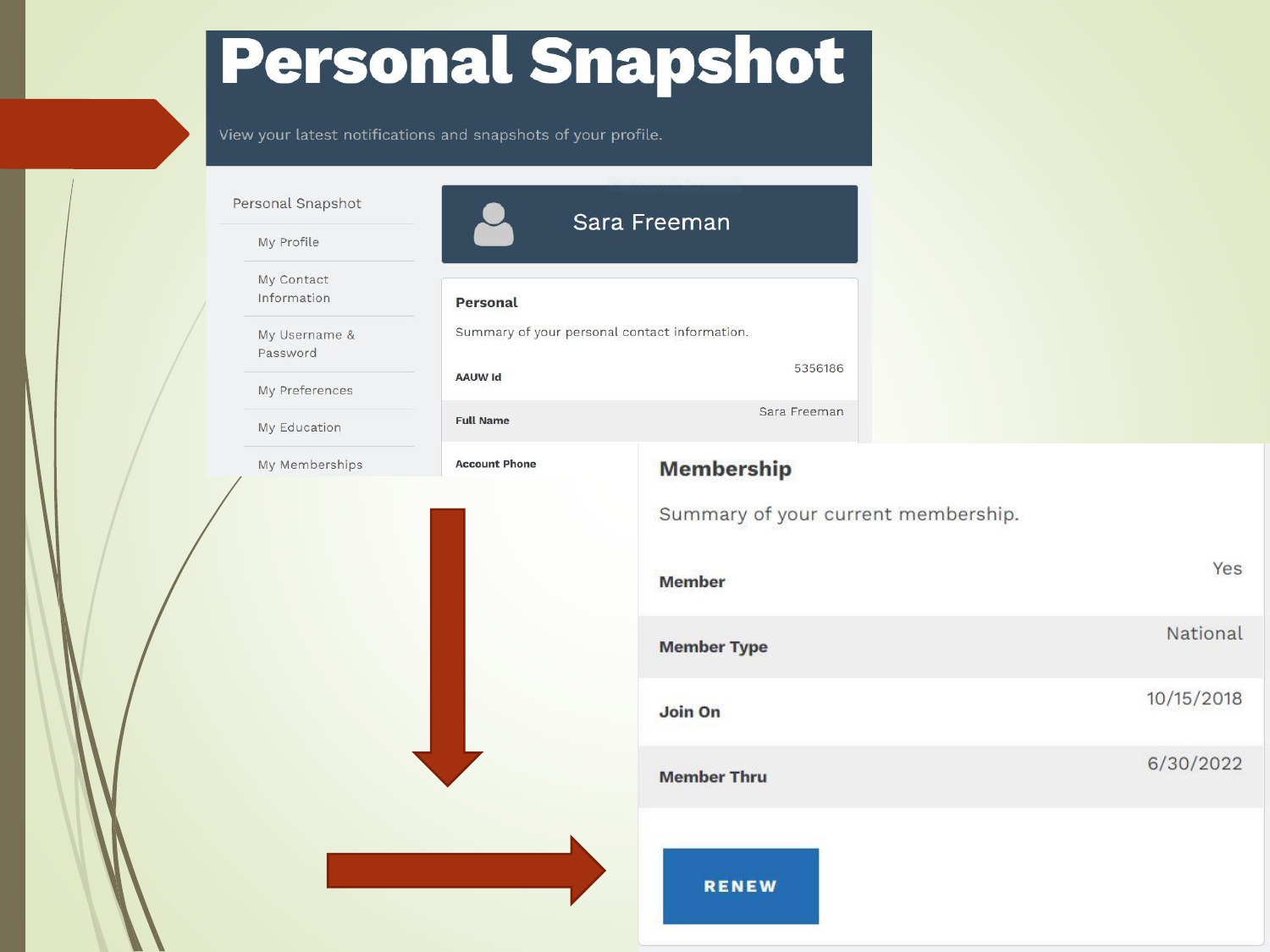## The next screen will display your Profile information for any editing

Once you make sure all information is correct, click the Next button

#### **Online Membership Management**

Verify or update your information below.

**First Name** 

Sara

Last Name

Freeman

**Email Address** 

sfreemanheit@yahoo.com

Phone Number

| Aauw Port Townsend1240 W Sims Way # 326 |                                   |
|-----------------------------------------|-----------------------------------|
| Mailing City                            |                                   |
| Port Townsend                           |                                   |
| Mailing Zip/Postal Code                 |                                   |
| 98368-3058                              |                                   |
| <b>Mailing Country</b>                  |                                   |
| <b>United States</b>                    | $\frac{\triangle}{\triangledown}$ |
| <b>Mailing State</b>                    |                                   |
| <b>WA</b>                               | ♦                                 |

**Next**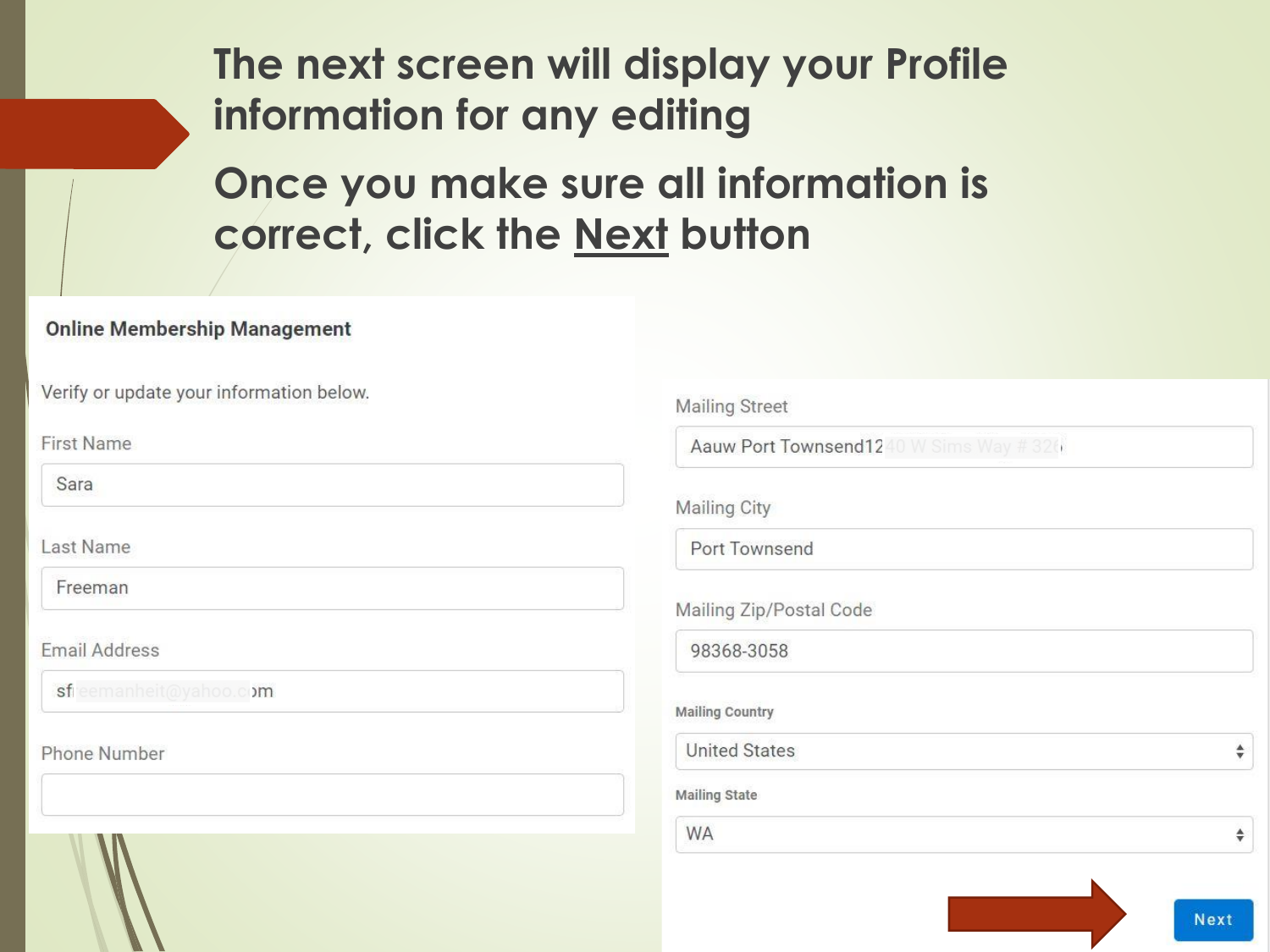## **The next screen will display your degree information**

- **You may edit the degree information**
- **You may also add a degree**
- **Once all information is correct, click the Next button**

### **Online Membership Management**

Below is a picklist of the degrees we have for you on record. Please choose your highest earned degree from the picklist or check the box to log a new degree. You will be asked to provide a conferred (past) or expected (future) date for each degree.

**Create New Degree Record** 

\*My Education Degrees <sup>O</sup>

Missouri University of Science and Technology (Rolla-MO) - Bachel  $\div$ 

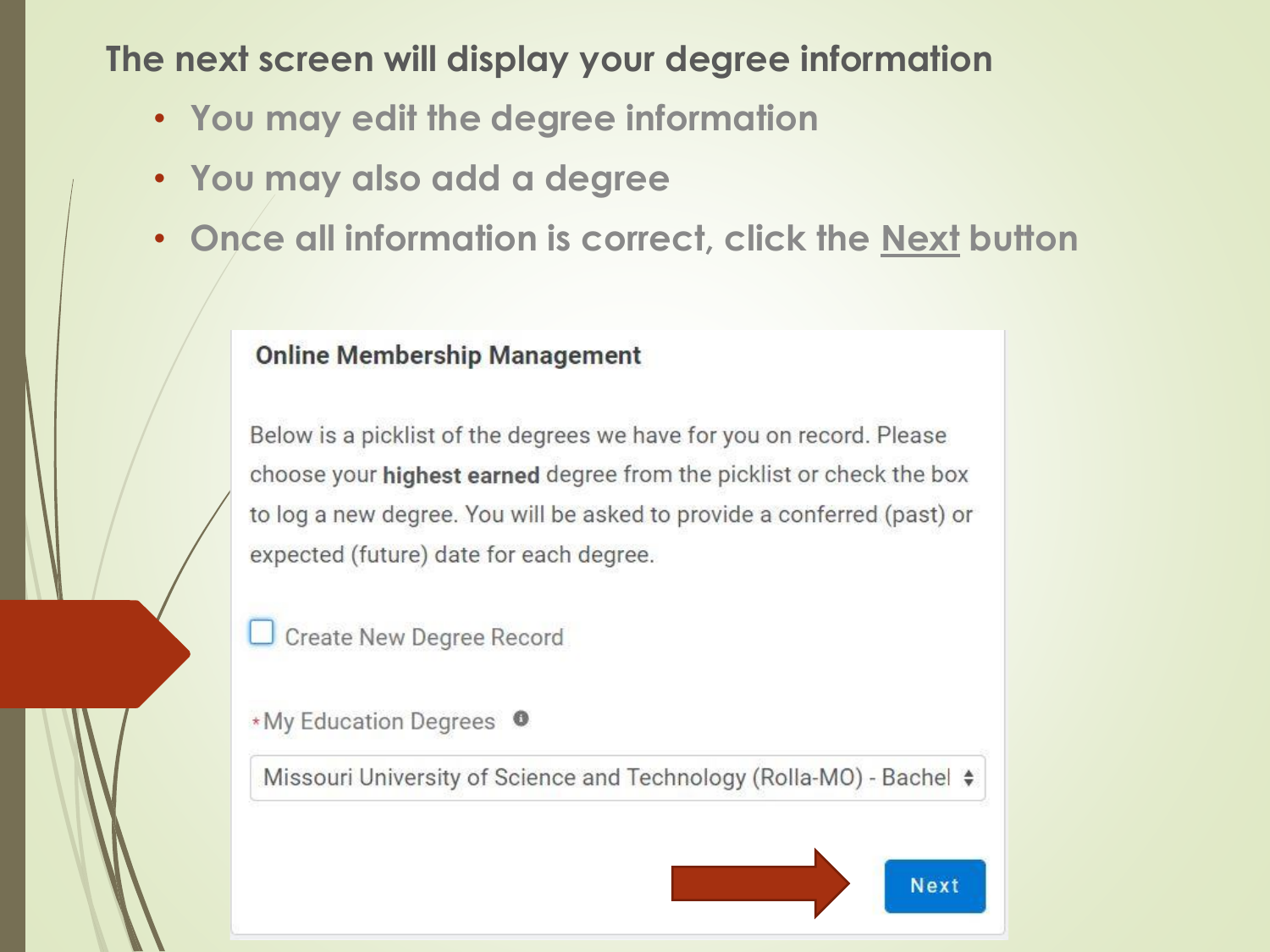## **The next screen will display more degree information**

- **You may edit the information**
- **Once all information is correct click the Next button**

### **Online Membership Management**

Please make your edits to this record and confirm by clicking Next. Please refresh manually to select the highest degree.

College/University Name:

Missouri University of Science and Technology (Rolla-MO)

| *Degree Name                               |      |
|--------------------------------------------|------|
| <b>Bachelor of Sciences</b>                |      |
| Degree Field                               |      |
| <b>Computer &amp; Information Sciences</b> |      |
| Date Conferred or Expected                 |      |
| Jun 30, 1973                               | 繭    |
| Delete this record                         |      |
|                                            |      |
|                                            | Next |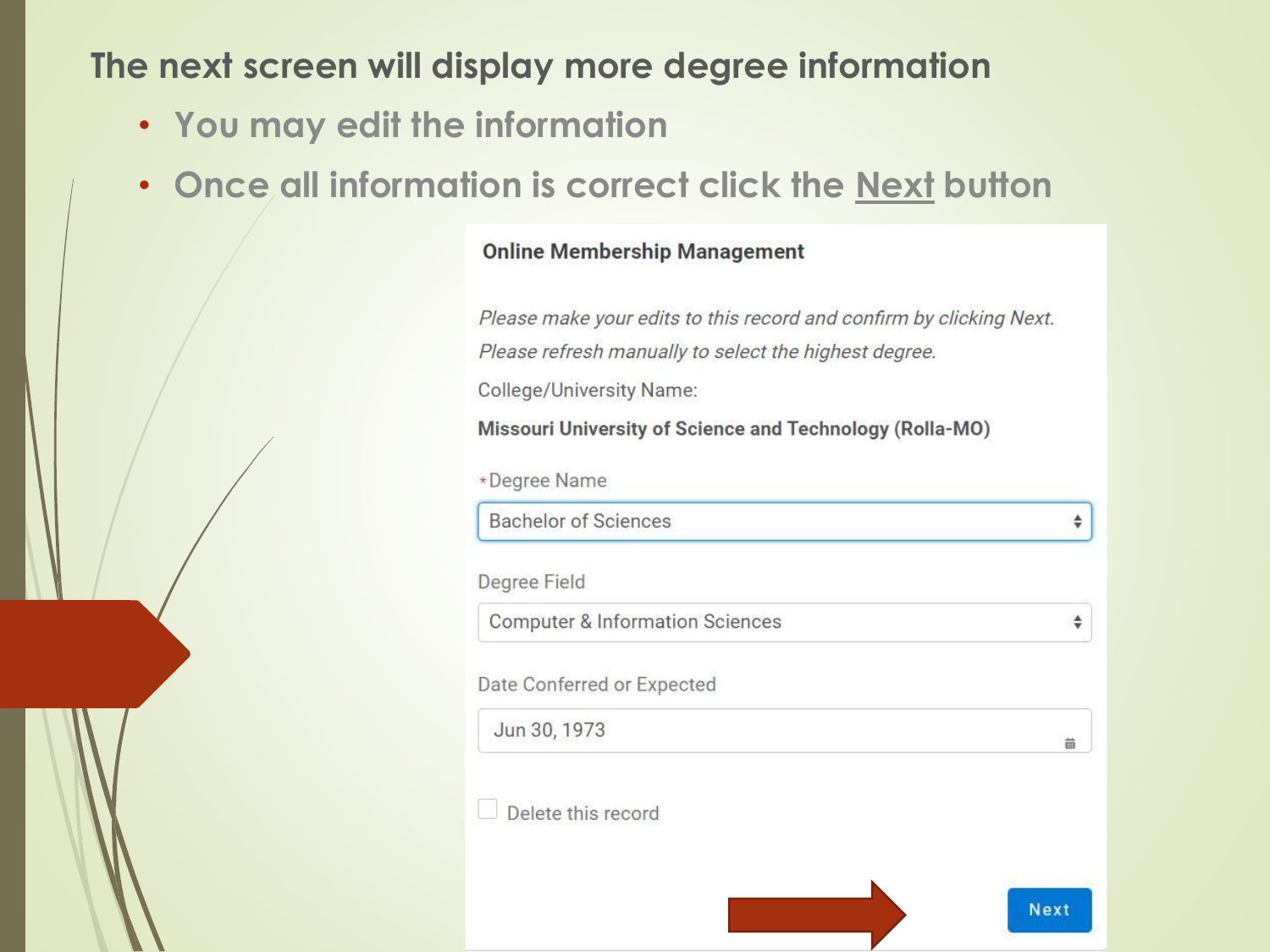### **The next screen will display membership information**

- ❑ **You may select Lifetime or National**
- ❑ **Your amount due will be calculated based upon your choice**
- ❑ **Even though a blue circle may be around a choice you still need to click on that choice**
- ❑ **Once the selection is correct click the Next button**

**Online Membership Management** 

**AAUW Dues Fees and Tax Deductibility** 

FY23 July1-June30 Rates

- National Membership\* \$67/Year
- Lifetime Membership\*\* \$1,340
- · Graduate Student\*\*\* \$18.81/\$0
- Student Associate\*\*\* \$18.81/\$0

(\*) All but \$3 of the annual dues are tax deductible. (\*\*) Fully tax deductible (\*\*\*) All but \$2 of the annual fees are tax deductible and free for Students of AAUW College/University member schools.

Select the membership type below.

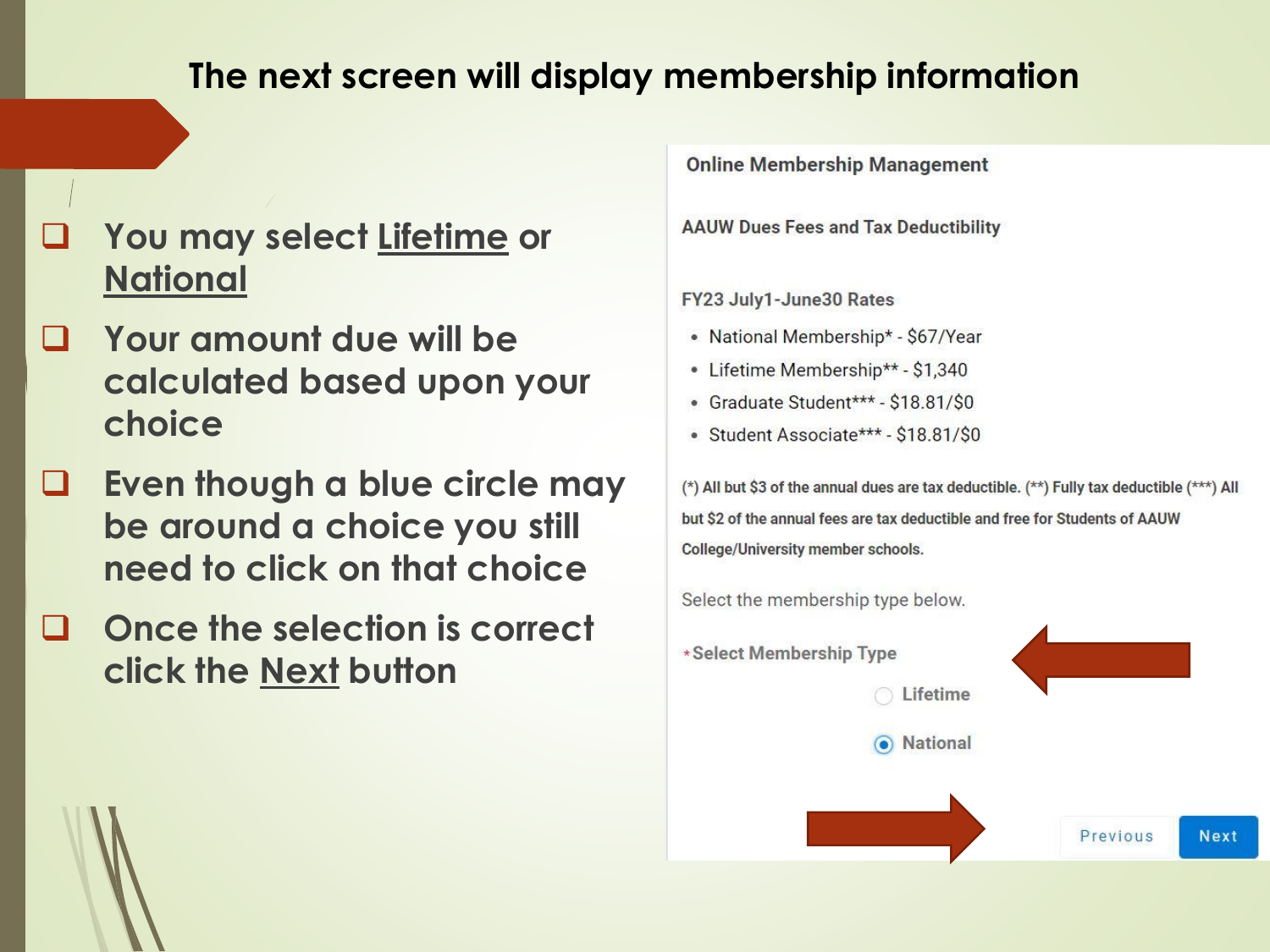**The next screen will determine if you want to include Branch and State membership to your renewal**

- **You may select Yes or No**
- **Your amount due will be calculated based upon your choice**
- **Even though a blue circle may be around a choice you still need to click on that choice**
- **Once the selection is correct click the Next button**

**Online Membership Management** \*Would you like to add Branch or State memberships? O Yes **No Next** Previous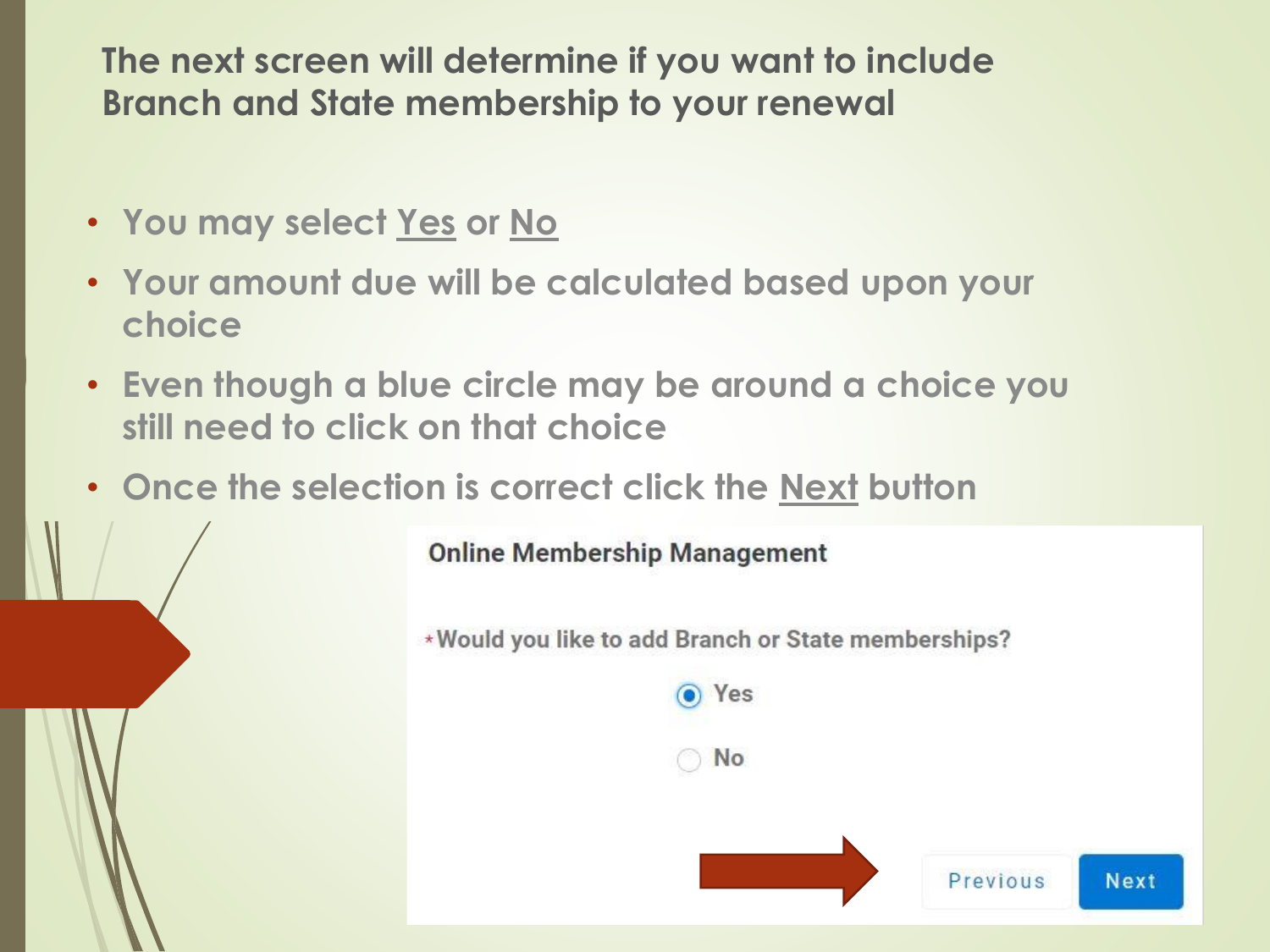**The next screen will show all of the AAUW Branches. They are in order by the state abbreviation so you will want to scroll down to WA and Port Townsend WA 9025**

- **Find your Branch and click on that choice**
- **The Branch selection will determine the Branch amount due**
- **Once the selection is correct, scroll to the bottom of the list and click the Next button.**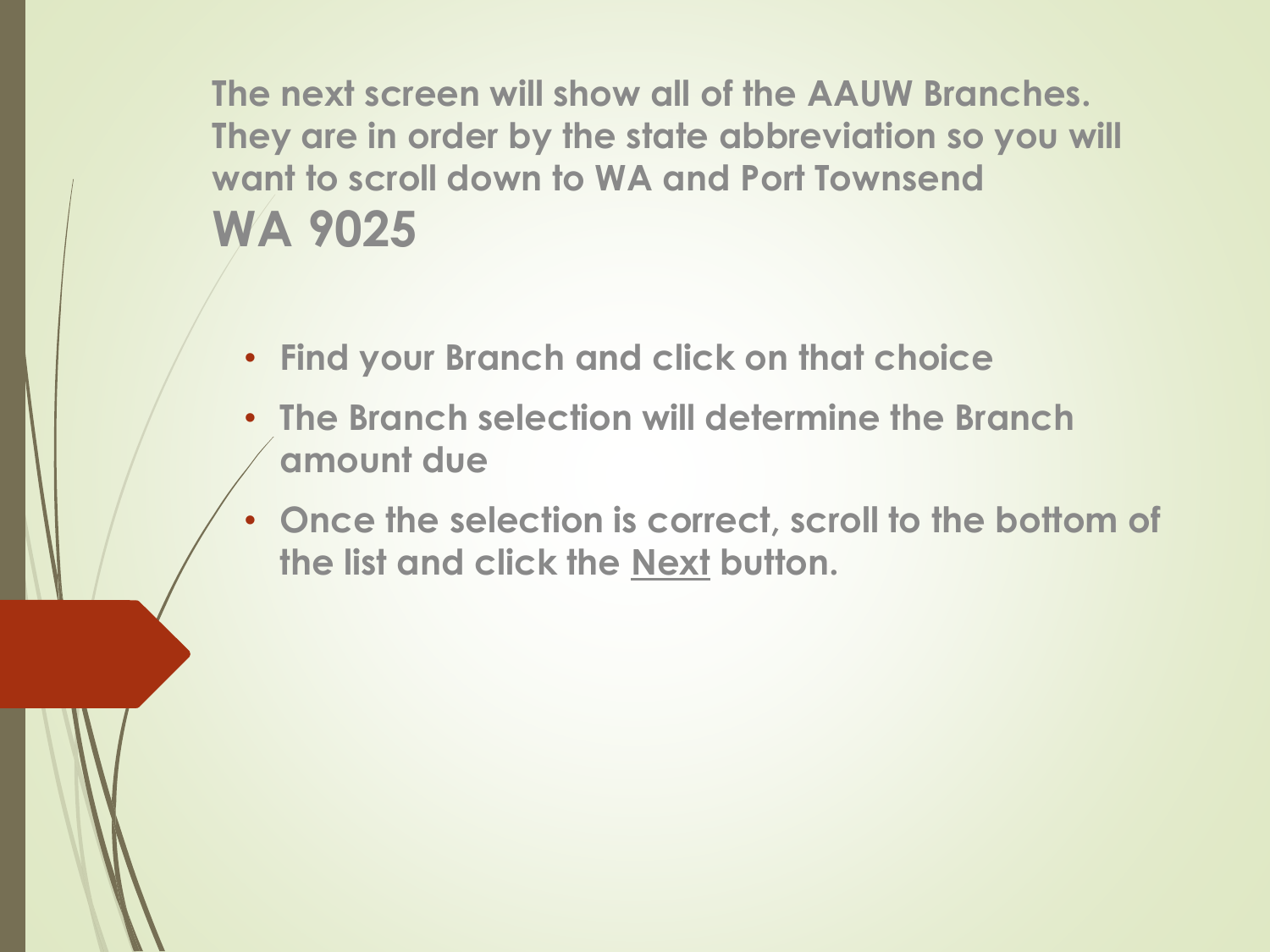#### **Online Membership Management**

Select the branch/es you wish to add to your national membership. Then scroll to the bottom of the page and click NEXT.

If there is not a branch in your area, click NEXT for more options.

#### **Branches A-C**

- **AK9002-Fairbanks Branch Dues**
- AK9006-Kodiak Branch Dues
- AL5005-Birmingham Branch Dues
- AL5007-Decatur Branch Dues
- AL5013-Huntsville Branch Dues
	- **AL5016-Marion Branch Dues**
- AL5017-Mobile Branch Dues L.
- **WA9002-Anacortes Branch Dues**
- WA9003-Stanwood-Camano Branch Dues
- WA9005-Bellingham Branch Dues
- WA9009-Cowlitz County Branch Dues
- WA9010-Dayton Branch Dues
- WA9017-Lake Washington Branch Dues
- WA9018-Lewis County Branch Dues
- WA9021-Olympia Branch Dues
- **WA9022-Palouse-Garfield Branch Dues**
- $\sqrt{ }$  WA9025-Port Townsend Branch Dues
- **WA9027-Twin Harbors Branch Dues**
- **WA9029-Seattle Inc. Branch Dues**
- **WA9030-Spokane Branch Dues**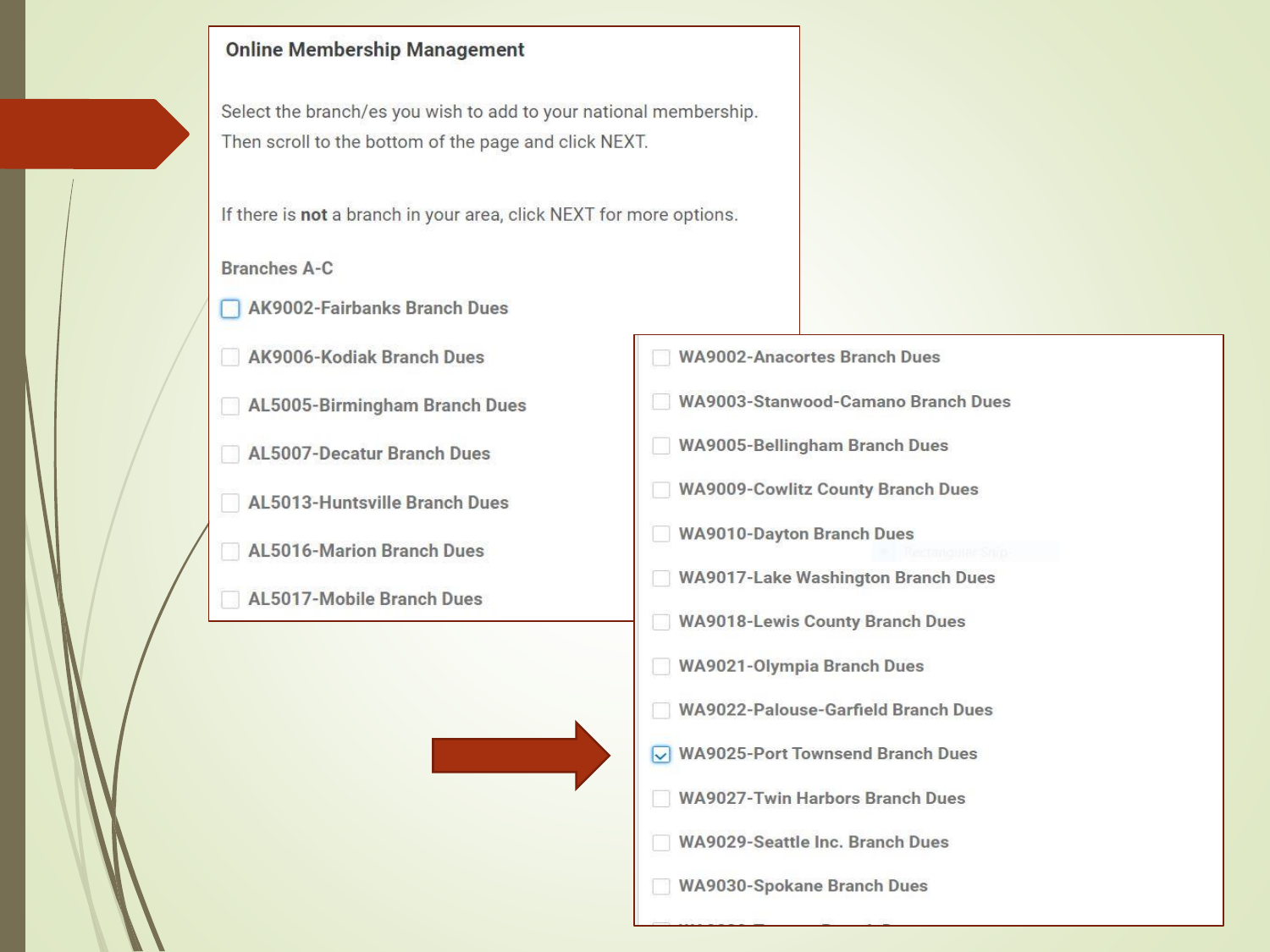**The next screen shows all the AAUW States. They are in order by state abbreviation, so you will want to scroll down to WA**

- **The State selection will determine the State amount due**
- **Once the selection is correct click the Next button. You need to scroll to the bottom of the list to see the Next button**

| <b>Online Membership Management</b>                                                                                                                                                                                                                                                                                                                         |                                                                                               |          |      |
|-------------------------------------------------------------------------------------------------------------------------------------------------------------------------------------------------------------------------------------------------------------------------------------------------------------------------------------------------------------|-----------------------------------------------------------------------------------------------|----------|------|
| The state(s) associated with the branch membership you selected<br>displays below. If no branch was selected, the following states (CA, CI<br>A, IL, MI, MT, NC, NJ, NM, NY, OR, SC, WA, WI) offer membership<br>accommodations when there is not a branch in your area. Should you<br>wish to include a state membership in the absence of a local branch, | <b>WA-Washington State Dues</b><br>$\vert \mathbf{v} \vert$<br><b>WI-Wisconsin State Dues</b> |          |      |
| please make your selection, then click next.                                                                                                                                                                                                                                                                                                                | <b>WV-West Virginia State Dues</b>                                                            |          |      |
| <b>Select State Memberships</b><br>AL-Alabama State Dues                                                                                                                                                                                                                                                                                                    | <b>WY-Wyoming State Dues</b>                                                                  |          |      |
| <b>AR-Arkansas Inc. State Dues</b><br><b>AZ-Arizona State Dues</b>                                                                                                                                                                                                                                                                                          | <b>UT-Utah State Dues</b>                                                                     |          |      |
| <b>CA-California State Dues</b>                                                                                                                                                                                                                                                                                                                             | <b>VA-Virginia State Dues</b>                                                                 |          |      |
| <b>CO-Colorado State Dues</b>                                                                                                                                                                                                                                                                                                                               |                                                                                               |          |      |
| <b>CT-Connecticut State Dues</b><br><b>DC-District of Columbia State Dues</b>                                                                                                                                                                                                                                                                               |                                                                                               | Previous | Next |

DE-Delaware State Dues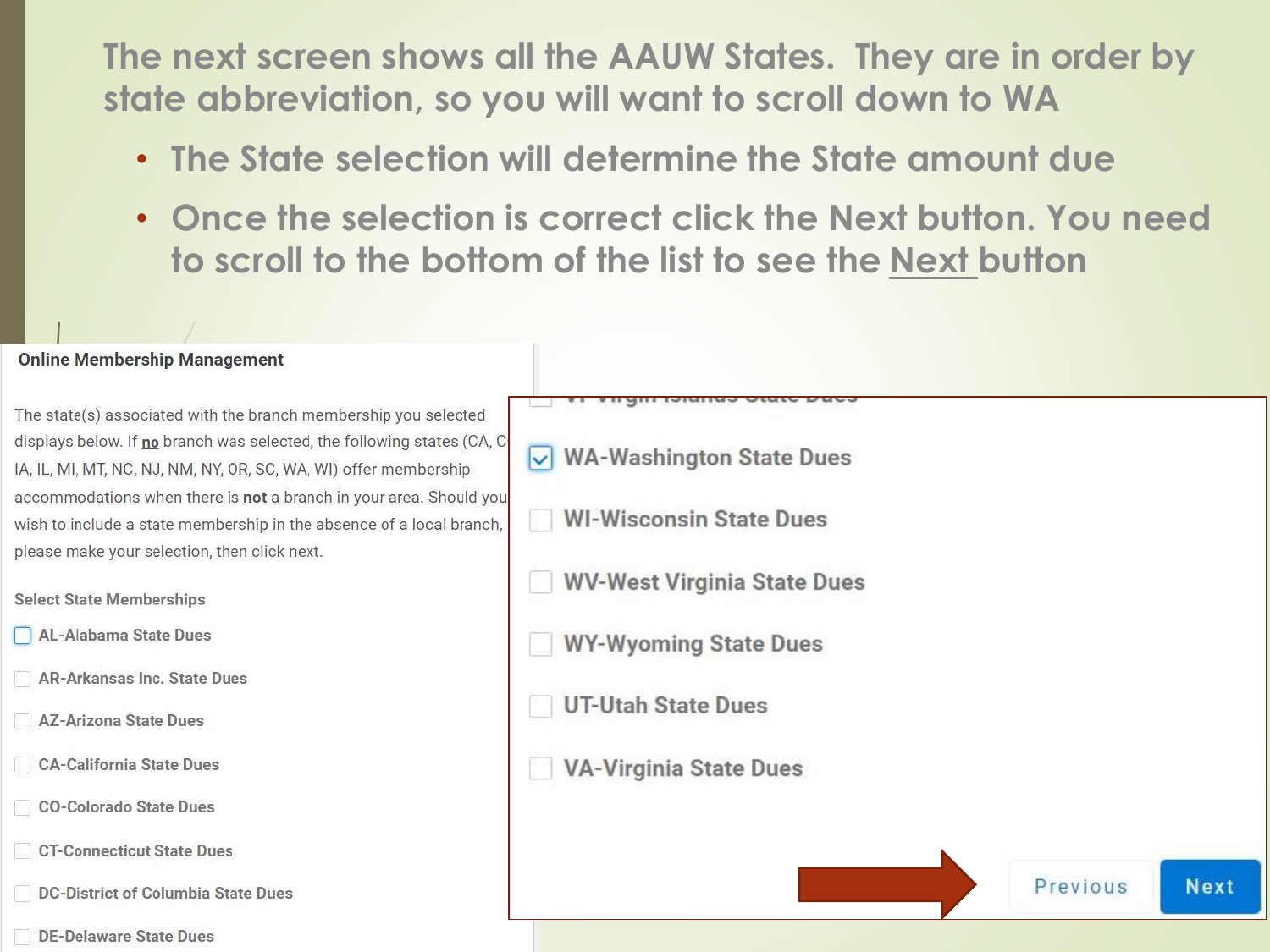**Now you are at the point of paying for the renewal. It is a Shopping Cart**

- **You need to either complete the payment process or click Remove button to clear the shopping cart.**
- **It is very important that you look at the amounts for National, State and Local to ensure that they are correct**
	- **Select Pay Now – New Credit Card (suggested method of payment)**
- **This is a secure site and is a typical credit card entry screen**
- Once the information has been completed, **click Submit**
- **You will receive an email confirming your renewal**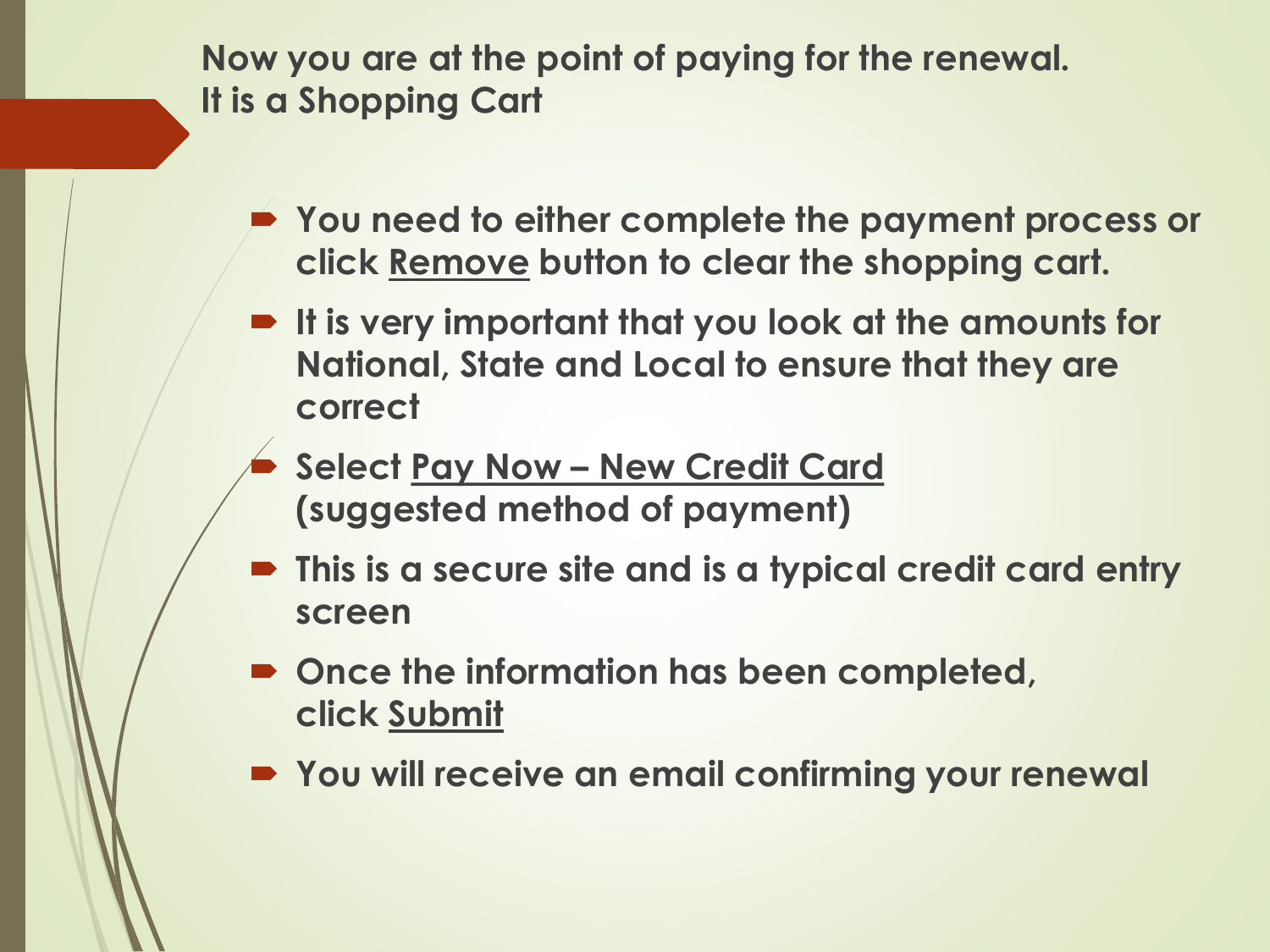